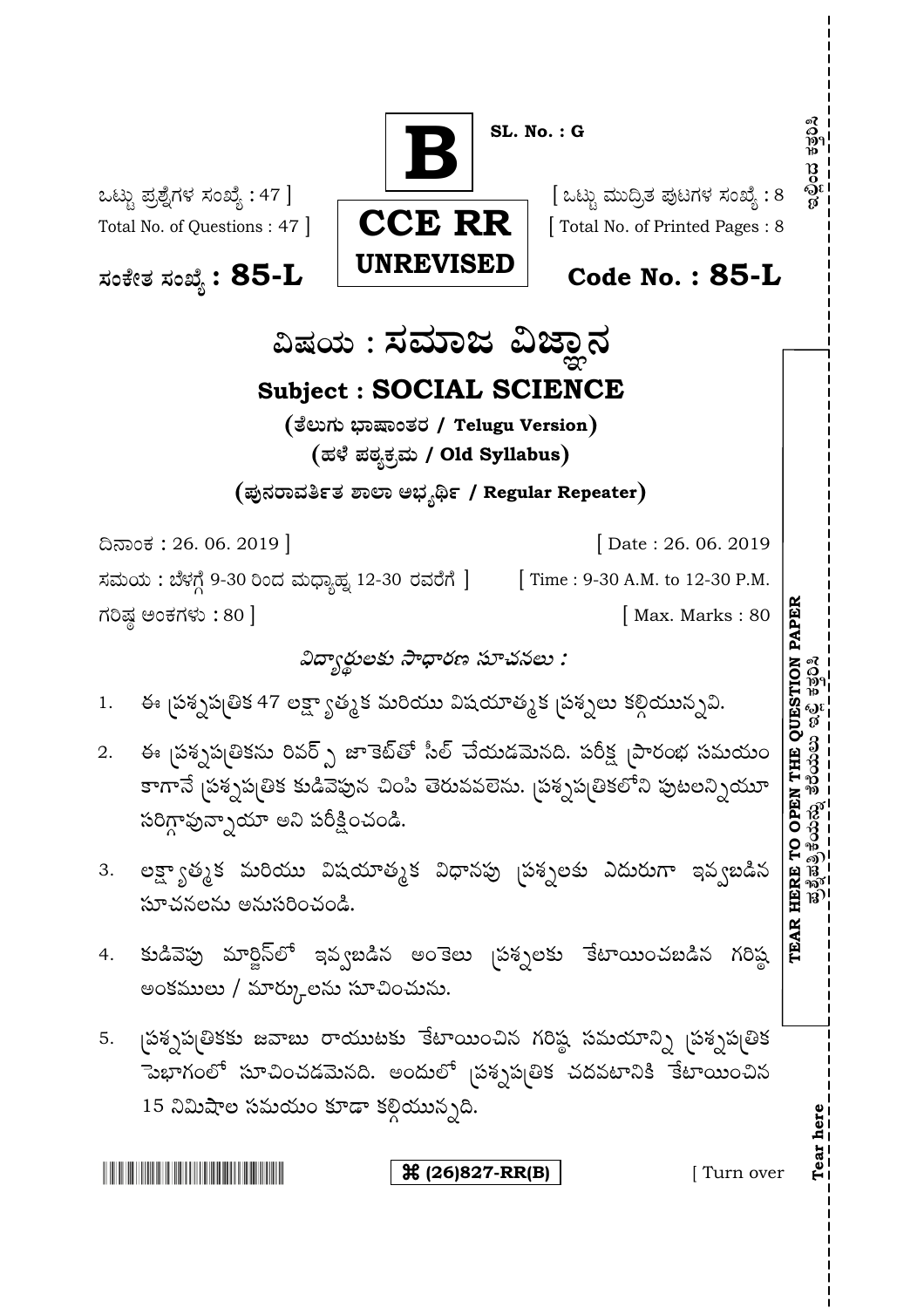# **(26)827-RR(B)**

- (C) శస్వాస్పాల సంగ్రహం<br>(D) నిశ్వస్థ్రీకరణ
- (A) (B)
- శస్త్రాస్త్రాలను తక్కువ చేయడం లేదా సంపూర్ణంగా లేకుండా చేయడం నేర చుక్రియ 4.
- (D) అది బలిష్ఠ దేశమెనందు వలన

- (C) మన దేశ గౌరవంని కాపాడుకొనుటకు
- (B) మన బృహత్ సరిహద్దు దేశమె నందువలన
- (A) పర్వతాలతో ఆవరించబడి మరియు భౌగోళికంగా సమీపంలో వుండుట వలన
- భారతదేశం చాల రకాల వ్యాపార రిబేటులను నేపాల్కు ఇచ్చింది ఎందుకంటే నేపాల్ 3.
- (C) 1956 (D) 1958
- 
- (A) 1953 (B) 1955
- భారత <sub>(</sub>పభుత్వం రాష్ట్రాల పునర్విభజన కమిషన్ను అమల్లోకి తెచ్చిన సంవత్సరం 2.
- (D) బాబు రాజేంబద స్థాన్
- (C) జవహార్లాల్ నె<sub>(</sub>హూ
- (B) సుభాష్ చంబడ బోస్
- (A) సర్దార్ వల్లభాయ్ పటేల్

భారతదేశ <sub>(</sub>పథమ హోం మం<sub>(</sub>తి

1.

I. <sub>(</sub>పతి అసంపూర్ణ వాక్యం / <sub>(</sub>పశ్నకు నాలుగు <sub>(</sub>పత్యామ్నాయ జవాబులున్నాయి. అందులో ఒక్కటి మాత్రమే సరెన జవాబు. ఆ సరెన జవాబును ఎన్నుకొని, క్రమాక్షరంతో సంపూర్ణ జవాబును రాయండి :  $10 \times 1 = 10$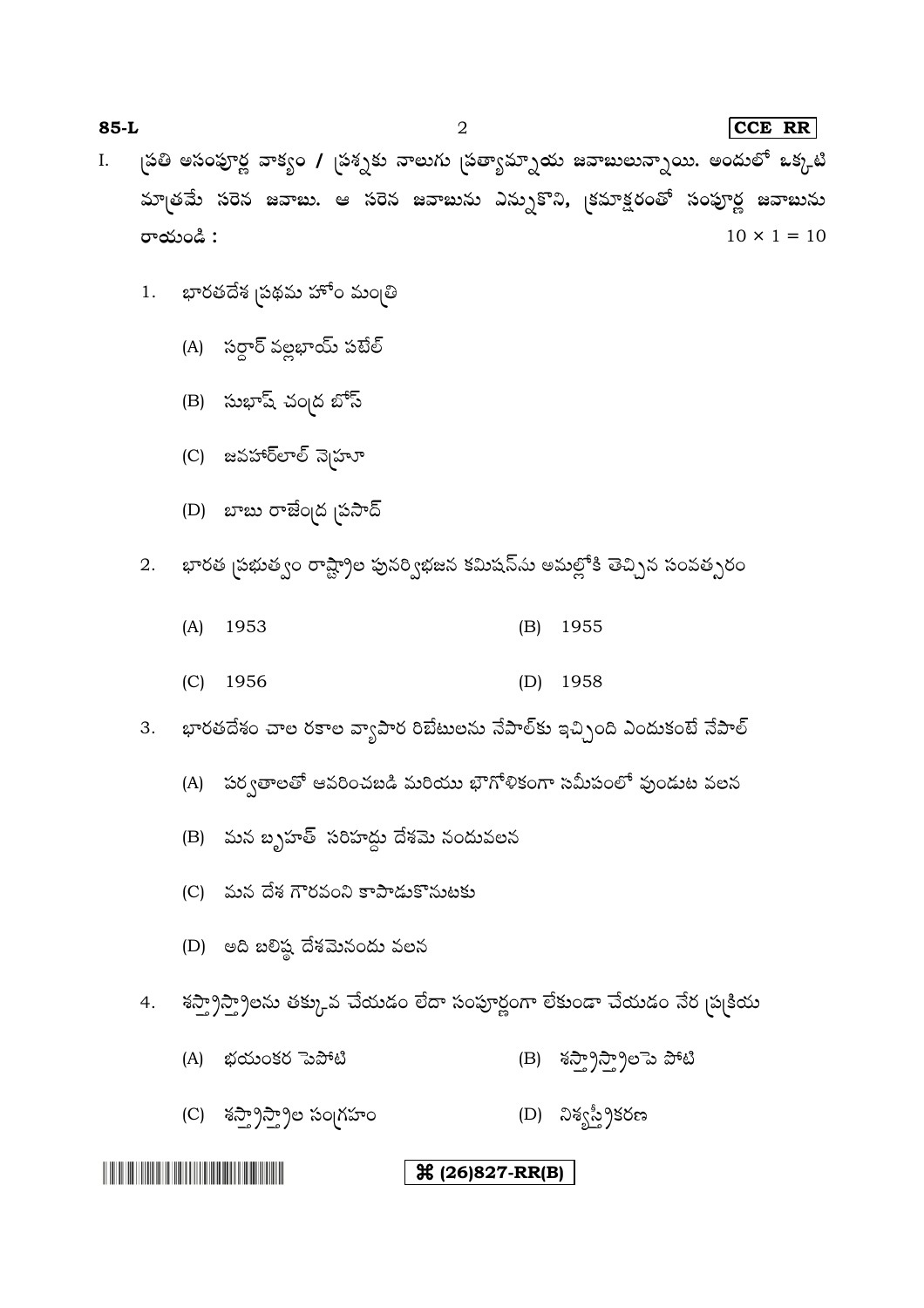#### **CCE RR** 3 **85-L**

- పిల్లల సంపాదన అనేది సామాజిక వ్యవస్థలో ఒక గంబీరమెన పిడుగు ఎందుకంటే వారు 5.
	- (A) పనిచేయు వారెయుంటారు
	- (B) తల్లితం డులను పాగాట్టు కొన్నవారెయుంటారు
	- (C) శారీరకంగా మానసికంగా హింసకు లోనెయుంటారు
	- (D) <del>స</del>ేదవారెయుంటారు
- భారతదేశ వ్యవసాయాన్ని మాన్పూన్ పవనాలతో దాగుడు మూతలాట అని పిలువుటకు 6. కారణం మాన్పున్
	- (A) రెతులకు ఎల్లప్పుడు ఉత్తమ పంటలనిస్తుంది
	- (B) దేశ వ్యవసాయాన్ని నియం తిస్తుంది
	- (C) తమిళనాడుకు ఎక్కువ వర్ధం ఇవ్వదు
	- (D) రెతులకు వేరే వేరే పంటలు పండుటకు సహాయపడుతుంది
- ఈ భూపటములో గుర్తించిన పథకాలను సరిగ్గా జతపరిచినది : 7.



- (A)  $1 \varphi$ కానంగల్, 2 నాగార్జునసాగర్, 3 దామోదర నదీలోయ
- (B)  $1 \infty$ మోదర నదీలోయ  $2 \infty$ కానంగల్,  $3 \infty$ గార్జునసాగర్,
- $(C)$  1 భా(కానంగల్, 2 దామోదర నదీలోయ 3 నాగార్జునసాగర్,
- (D)  $1 \pi n$ ర్జునసాగర్,  $2 n$ కానంగల్,  $3 \pi n$ మాదర నదీలోయ

## **(26)827-RR(B)** [ Turn over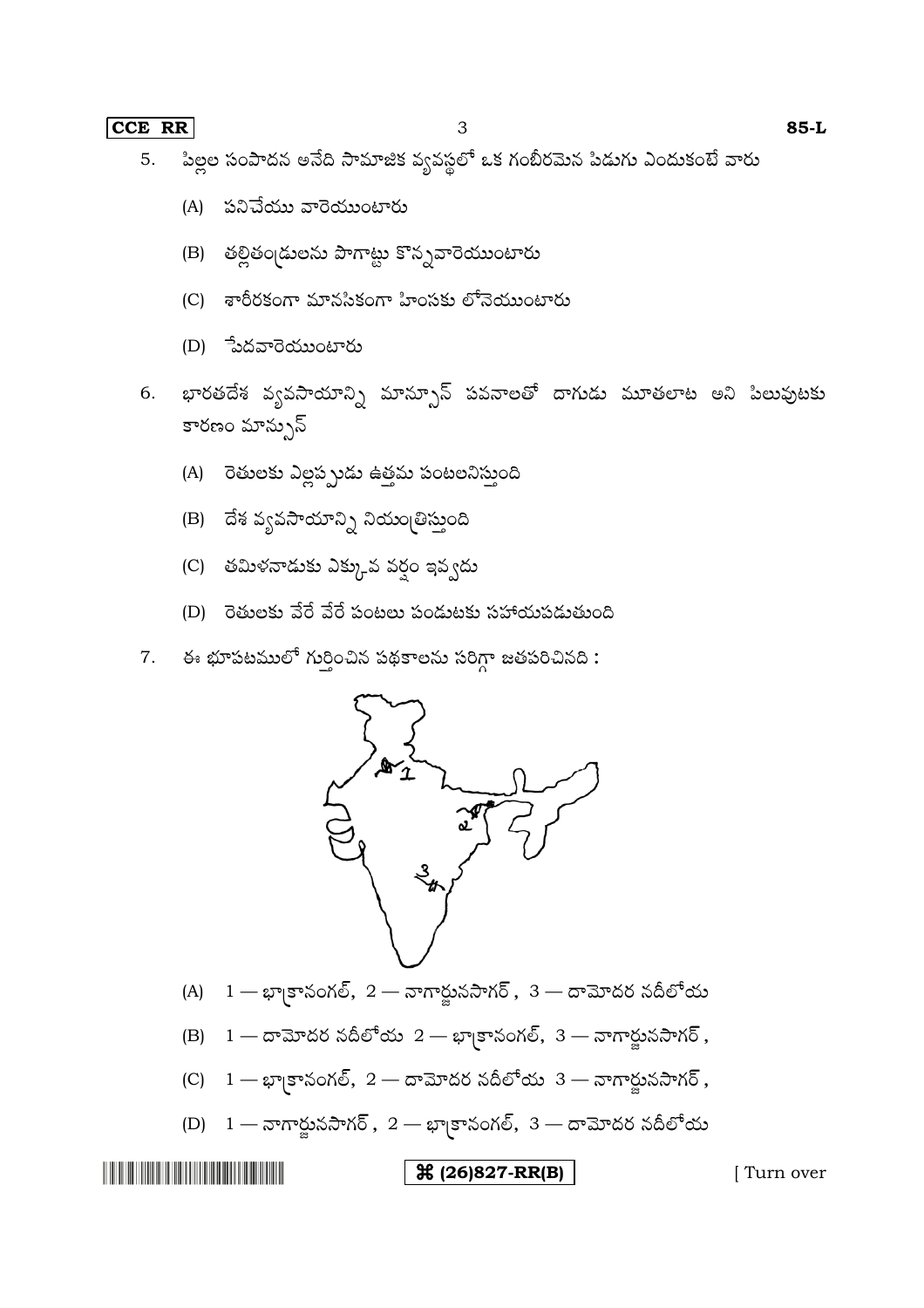# **(26)827-RR(B)**

- (D) రెతులకు ఋణంనిస్తుంది
- (C) ెప్రెవెట్ రంగం బ్యాంకు అయింది
- 
- (B) తపాలా కార్యాలయం ఒక భాగమెయింది
- 
- (A) భారతదేశంలో అన్ని బ్యాంకుల కార్యాచరణాలన్ని నియంబ్రిస్తుంది
- 
- 10. రిజర్వు బ్యాంకును బ్యాంకుల బ్యాంకు అని పిలుస్తారు ఎందుకంటే ఇది
- 
- 
- 
- (D) అభివృద్ధి కార్య(కమాలు
- (C) చట్టం నియామాలు
- 
- (B) ఆదాయం మరియు ఖర్చులు
- (A) పన్ను ేసెకరణలు
- 
- 
- బ్రభుత్వం ఆదాయ-వ్యయాల ప్రతంలో ఎక్కువ స్థాముఖ్యతను ఇచ్చు అంశం స్టభుత్వం ಮು $\zeta_{\rm r}$

9.

- (C) iv iii ii i (D) i ii iv iii
- (B) iii iv i ii
- (A) ii i iii iv
- 
- *a b c d*
- (d) డా. <sub>(</sub>పతాప్ రెడ్డి (iv) ఇన్ఫోసిస్
- 
- (a) అజీమ్ [పేమ్జి (i) రిలయన్స్ సంస్థ
- 

8. A పట్టిలో పారి<sub>[</sub>శామిక వేత్తలను మరియు B పట్టిలో వారు స్థాపించిన పారి[శామిక సంస్థలను

(b) నారాయణమూర్తి (ii) అపోలో వెద్యశాలల గుంపు

(c) ధీరూబాయి అంబాని (iii) వి[పో సాం కేతిక జ్ఞానం

- 
- $\boldsymbol{A}$   $\mathcal{Z}$   $\mathcal{Z}$   $\mathcal{Z}$   $\mathcal{Z}$   $\mathcal{Z}$   $\mathcal{Z}$   $\mathcal{Z}$   $\mathcal{Z}$   $\mathcal{Z}$   $\mathcal{Z}$   $\mathcal{Z}$   $\mathcal{Z}$   $\mathcal{Z}$   $\mathcal{Z}$   $\mathcal{Z}$   $\mathcal{Z}$   $\mathcal{Z}$   $\mathcal{Z}$   $\mathcal{Z}$   $\mathcal{Z}$   $\mathcal{Z}$   $\mathcal{Z}$   $\mathcal{Z}$   $\mathcal{$
- 
- ఇచ్చారు. వాటిని సరిగ్గా జతపరిచి సరియెన జవాబు గుంపును గుర్తించండి: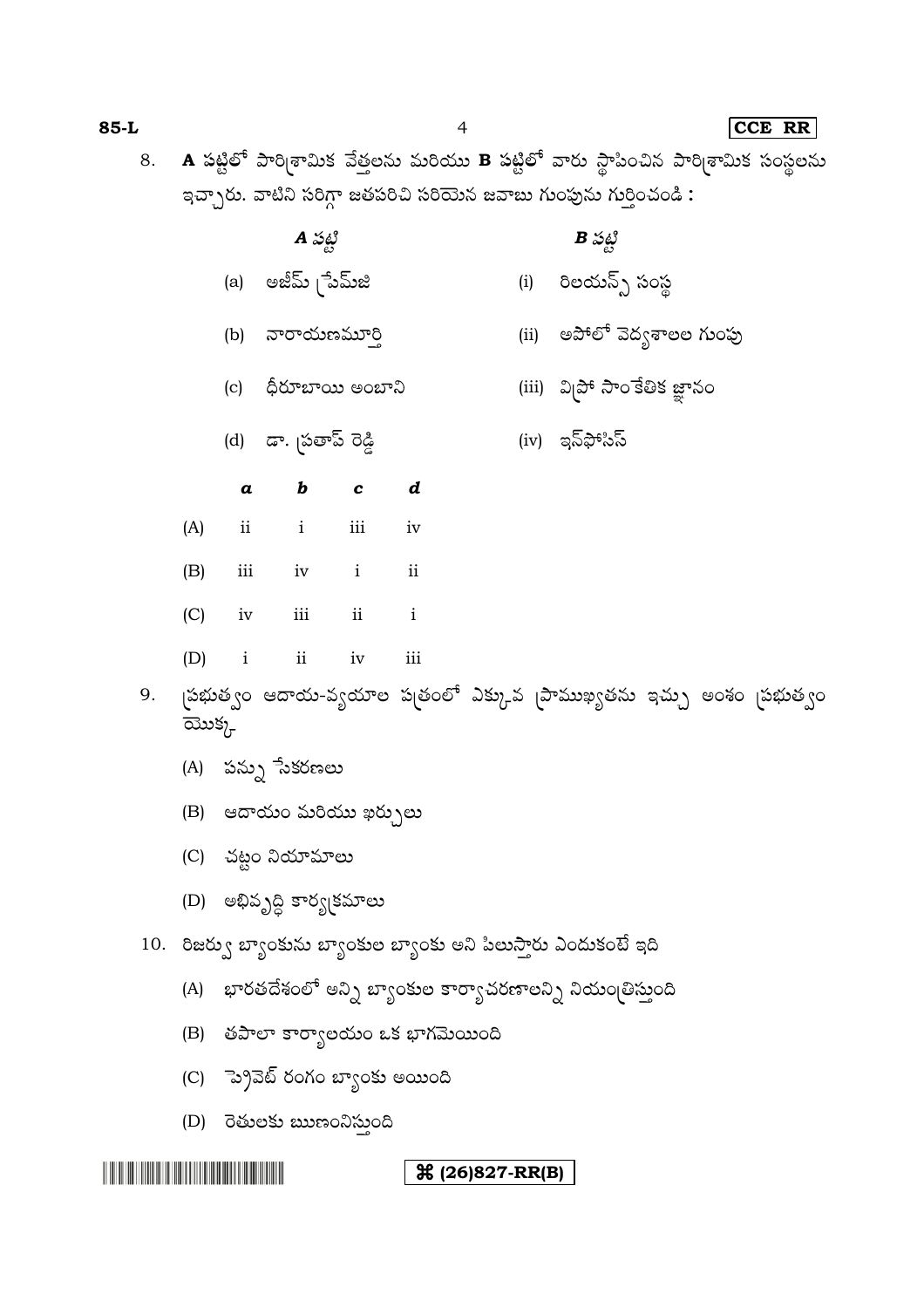|    |                                                                                                        | $85-L$             |
|----|--------------------------------------------------------------------------------------------------------|--------------------|
| И. | కింది <sub>(</sub> పశ్నలకు ఒక్కొక్క వాక్యంతో జవాబు రాయండి :                                            | $14 \times 1 = 14$ |
|    | 11.   సామాన్య <sub>(</sub> పజల చరి <sub>(</sub> తను రాయడం చరి <sub>(</sub> తకారులకు ఒక సవాలు. ఎందుకు ? |                    |
|    | 12.   1935 వ చట్టం భారత రాజ్యాంగానికి ఆధారమెయింది. ఎట్లు ?                                             |                    |
|    | 13. ిహిట్లర్ జర్మనీలో యెహోదుల సంఖ్య తక్కువ చేయుటకు చేపట్టిన చర్య ఏమి ?                                 |                    |
|    | 14. స్త్రీల హోదా సుగతిపథంలో వెనుకబడుటకు కారణమేమి ?                                                     |                    |
|    | 15.   భారతదేశం <sub>(</sub> పపంచ సంస్థతో ఎట్లు సహకరిస్తుంది ?                                          |                    |
|    | $16.$ ఇటీవల రోజులలో అస్సృశ్యతా ఆచరణ తక్కువ అగుటకు కారణమేమి ?                                           |                    |
|    | 17.   ఇటీవల గర్భృసావ <sub>(</sub> పకరణలు ెురుగుటకు కారణమేమి ?                                          |                    |
|    | 18.  జీవనాధార వ్యవసాయం అనగానేమి ?                                                                      |                    |
|    | 19.   భారతదేశంలో చాలా ఎక్కువ వరి పండించు రాష్ట్రం ఏది ?                                                |                    |
|    | 20. - కారిడార్ రోడ్లు ఆర్థికంగా ఎక్కువ స్థాముఖ్యతను పొందినది. ఎందుకు ?                                 |                    |
|    | 21.  ెప్పటోలియంను  దవరూప బంగారం అని ఎందుకు పిలుస్తారు ?                                                |                    |
|    | 22.  తలసరి ఆదాయం అభివృద్ధియొక్క నిజమెన మాపనం కాకూడదు ఎందుకు ?                                          |                    |
|    | 23. - ఒకదేశ విధ్య సాదనను ఎట్లు కొలుస్తారు ?                                                            |                    |
|    | 24.  నాస్డాక్ ( NASDAQ ) లో నమోదు చేయబడిన <sub>(</sub> పథమ సాంకేతిక సంస్థ ఏది ?                        |                    |
|    | III. కింది <sub>(</sub> పశ్నలకు <i>రెండు</i> నుండి <i>నాలుగు</i> వాక్యాలలో జవాబు రాయండి :              | $15 \times 2 = 30$ |
|    | 25. ''సమ్ముదయానానికి వెజ్ఞానికాభివృద్ధి కారణం.'' ఈ వ్యాఖ్యానాన్ని సమర్థించండి.                         |                    |
|    | 26. - శ్రీ రంగపట్టణ ఒప్పందం షరత్తులను వివరించండి.                                                      |                    |
|    | 27. బహ్మసమాజం ఉద్దేశాలను వివరించండి.                                                                   |                    |
|    | లేదా                                                                                                   |                    |
|    | సత్యశోధక సమాజం <sub>(</sub> పతిపాదించిన సంస్కరణా లేవి ?                                                |                    |

 $28.$  ఝార్ అధికారాన్ని జాతీయతల జెలు అని ఎందుకు పిలుస్తారు ?

**(26)827-RR(B)** [ Turn over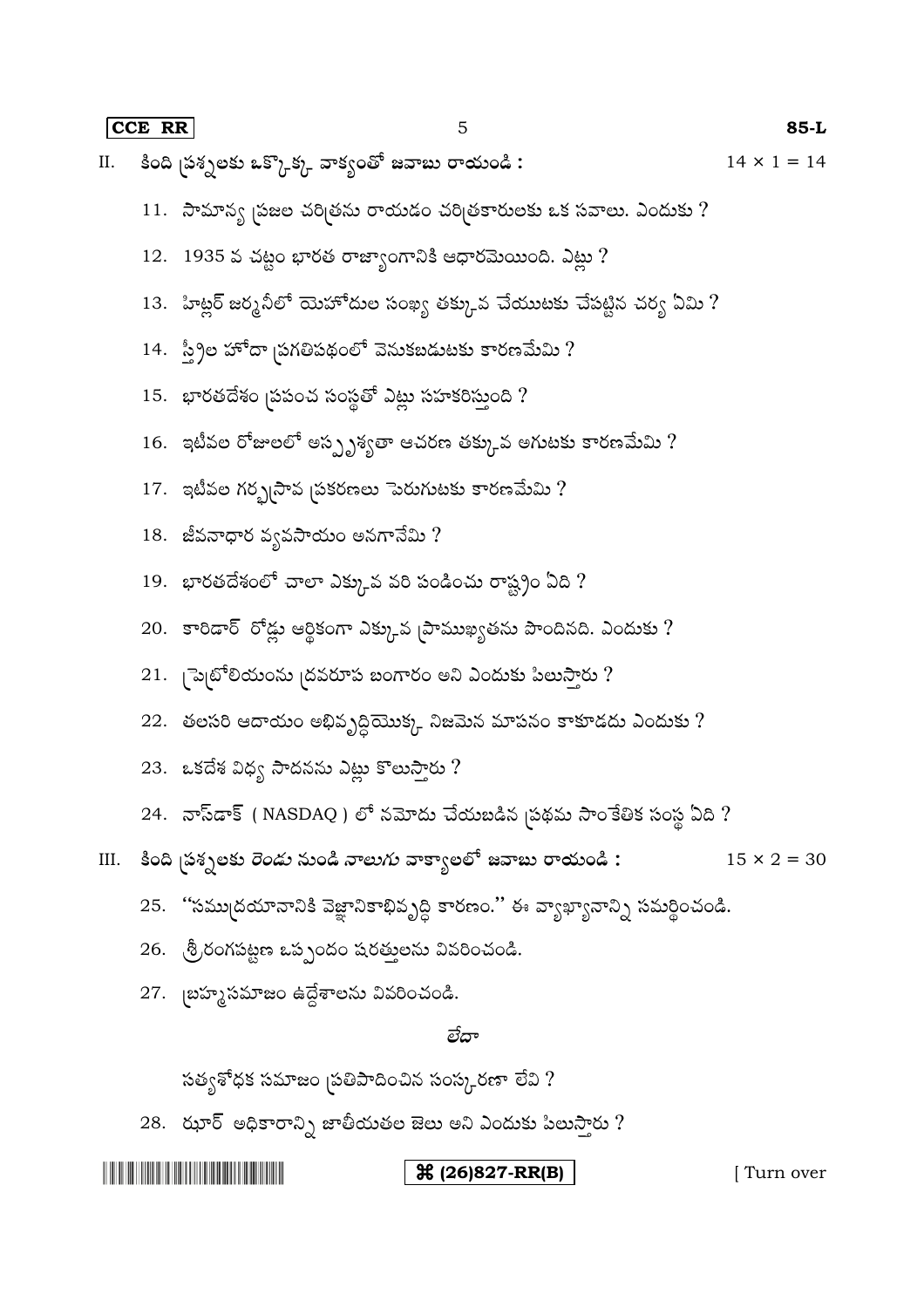**The Community of the Community** 

## **(26)827-RR(B)**

#### లేదా

జెవిక సాంకేతిక జ్ఞానం వలన వ్యవసాయ క్ష్మేతంపె ఏవిధమెన విప్లవం ఏర్పడింది ?

43. రోడ్డు రవాణా సమస్యలను వివరించండి.

సంఘటిత మరియు అసంఘటిత పనివారి మధ్యగల వ్యత్యాసాలేవి ?

లేదా

42. అస్పృశ్యతా నివారణకు వున్న రాజ్యాంగ బద్ద మరియు శాసనబద్ద విదానా లేవి ?

రష్యాతో భారతదేశ సంబంధమును వివరించండి.

#### లేదా

41. విదేశాంగ నీతి యొక్క ముఖ్య ఉద్దేశాలను వివరించండి.

రవాణా-సంపర్కంలో అయిన అభివృద్ధి జాతీయతకు కారణమెయింది. సమర్థించండి.

#### లేదా

- 40. 1857 వ తిరుగుబాటకు ఆర్గిక అంశాలు ముఖ్య కారణమెనవి. ఈ వ్యాఖ్యానాన్ని సమర్థించండి.
- IV. ఈ కింది ప్రశ్నలకు ఆ*రు* లేదా *ఎనిమిది* వాక్యాలతో జవాబు రాయండి :  $6 \times 3 = 18$
- 
- 39. గ్రపంచీకరణం చ్రపంచ ఆర్థికాభివృద్ధికి సహాయమెయింది. ఈ వ్యాఖ్యానాన్ని సమర్థించండి.
- 

30. భ(దతా సమితి కార్యాలేవి ?

31. వివాద స్వరూపంను వివరించండి.

32. ఉతర మెదానమును వివరించండి.

- 
- 
- 
- 
- 
- 
- 
- 
- 
- 
- 
- 
- 
- 
- 
- 
- 
- 
- 
- $38.$  పంచవార్తిక బ్రణాళికల ఉద్దేశాలేవి ?

37. జనాభా $\tilde{a}$ పరుగుదల చాలా సమస్యలకు కారణమెయింది. ఎట్లు ?

- 
- 
- 
- 
- 
- 
- 
- 35. ఇటీవల రోజులలో భౌగోళిక సమాచార వ్యవస్థ అత్యంత ఉపయోగకారి. ఎందుకు ? 36. సముద్ర తీర కోతను ఎట్లు నియం(తించవచ్చును ?
- $34.$  అడువుల నాశనానికి కారణాలేవి ?
- 33. మట్టి హరింపుకు కారణాలేవి ?

29. నిరక్షరాస్యతను నిర్మూలించడానికి ప్రభుత్వం చేపట్టిన చర్యలేవి ?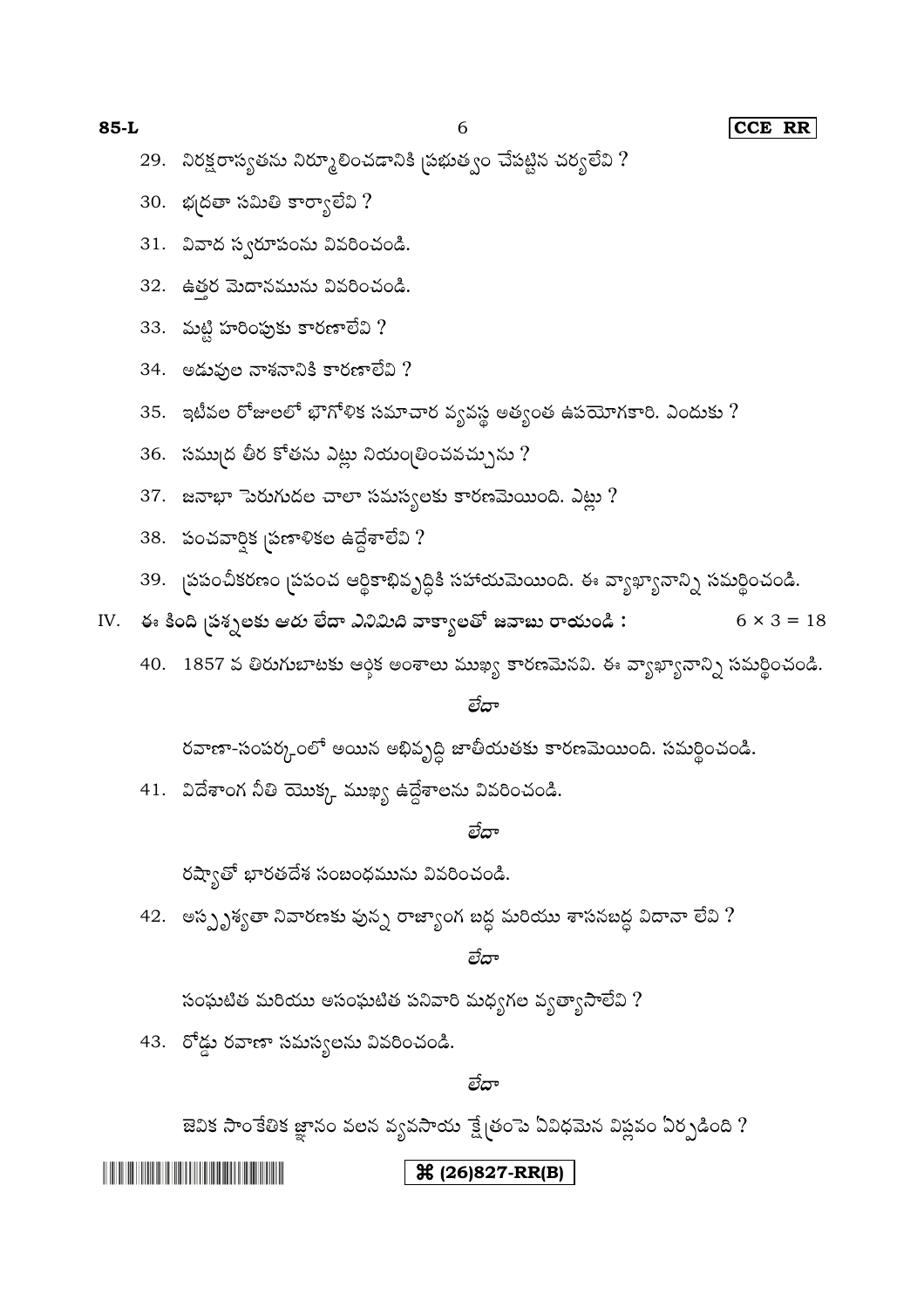**X** (26)827-RR(B)

అంధ విద్యార్థులకు మాౖతం ఈ పర్యాయ ౖపశ్న : (బ్రశ్న సంఖ్య 47 కు బదులుగా) భారతీయ జనజీవనమునకు హిమాలయాల వలన కలుగు <sub>(</sub>పయోజనాలేవి ?  $\overline{4}$ 

- బాంబెహ  $\mathbf{c}$ )
- b) నర్మదా నది
- a)  $82\frac{1}{2}^{\circ}$  మార్పు రేఖాంశం
- VI. 47. భారతదేశ పటమును గీచి, దానిలో కింది వాటిని గుర్తించండి:  $1 + 3 = 4$
- 46. నెర్రూగారు ప్రధాన మంత్రి అయిన తరువాత దేశానికి చేసిన ప్రముఖ సేవలను వివరించండి.
- V. ఈ కింది <sub>(</sub>పశ్నకు *ఎనిమిది* నుండి *పది* వాక్యాలలో జవాబు రాయండి :  $\overline{4}$

పారి[శామిక రంగ [పాముఖ్యతను వివరించండి.

## లేదా

45. బ్యాంకు ఖాతా తెరవడానికి వివిధ దశలను వివరించండి.

సర్వజన ద్రవ్యం మరియు ప్రైవెట్ ద్రవ్యం మధ్యగల వ్యత్యాసలను తెల్పండి.

# లేదా

 $\overline{7}$ 

44. గాంధీజీగారి గ్రామ స్వరాజ్యం కల్పనను వికేం[దీకరణ నేపథ్యంలో తెల్పండి.

CCE RR